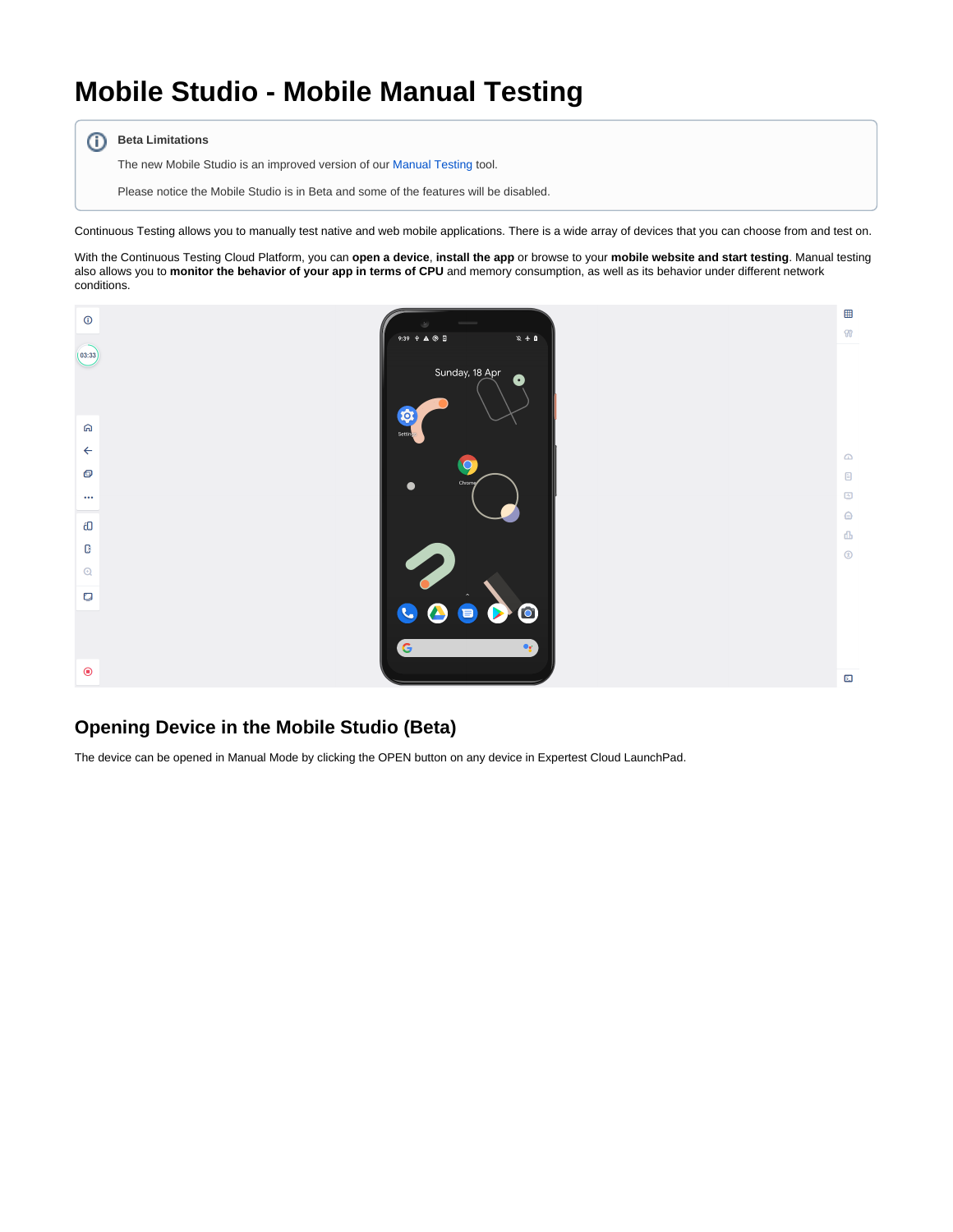

In the multi-regional cloud, region selection will appear. Please choose a region that is close to your location to filter the device and have a better experience when using devices.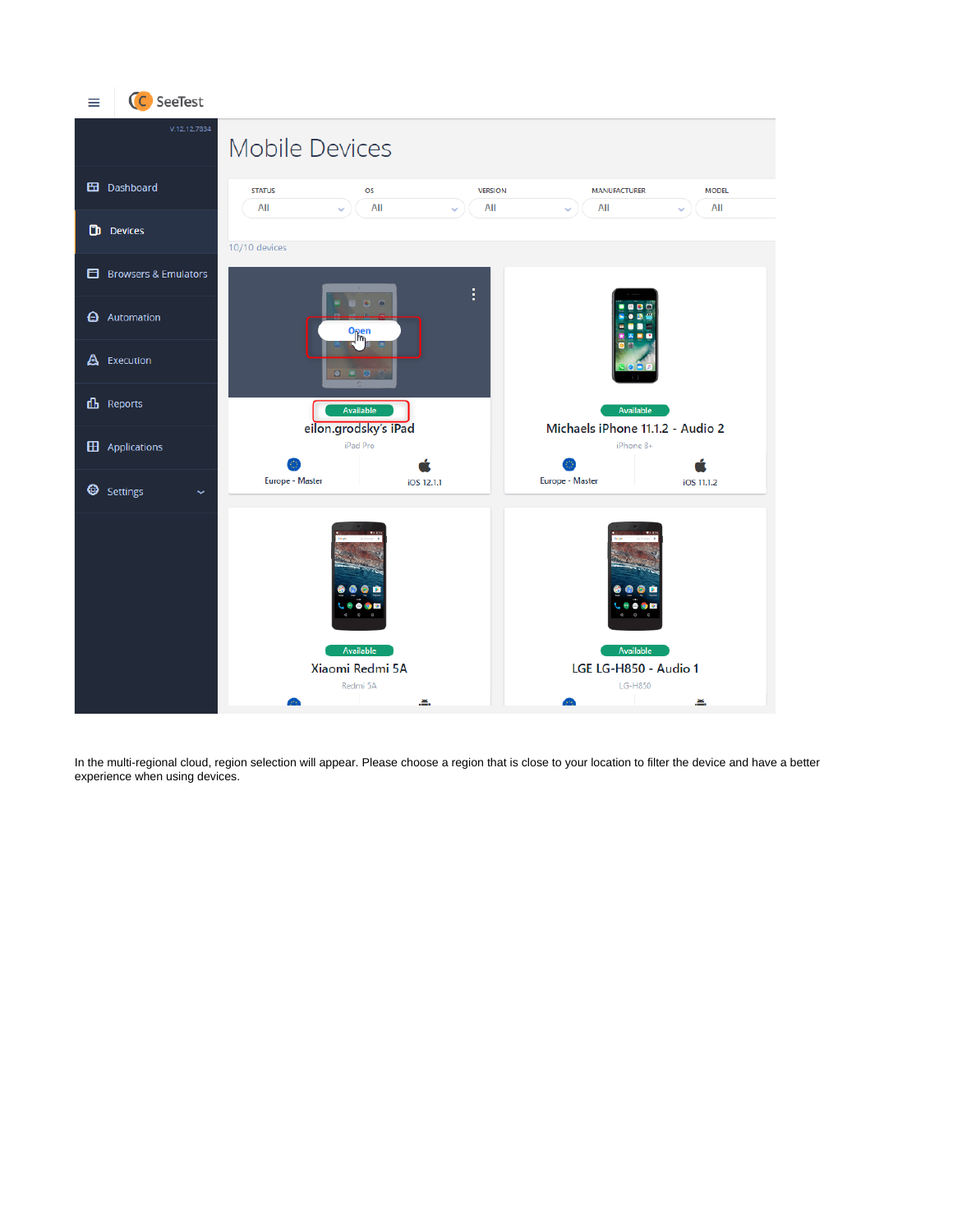

The above action opens up the device for performing many actions.

**Switch to New UI**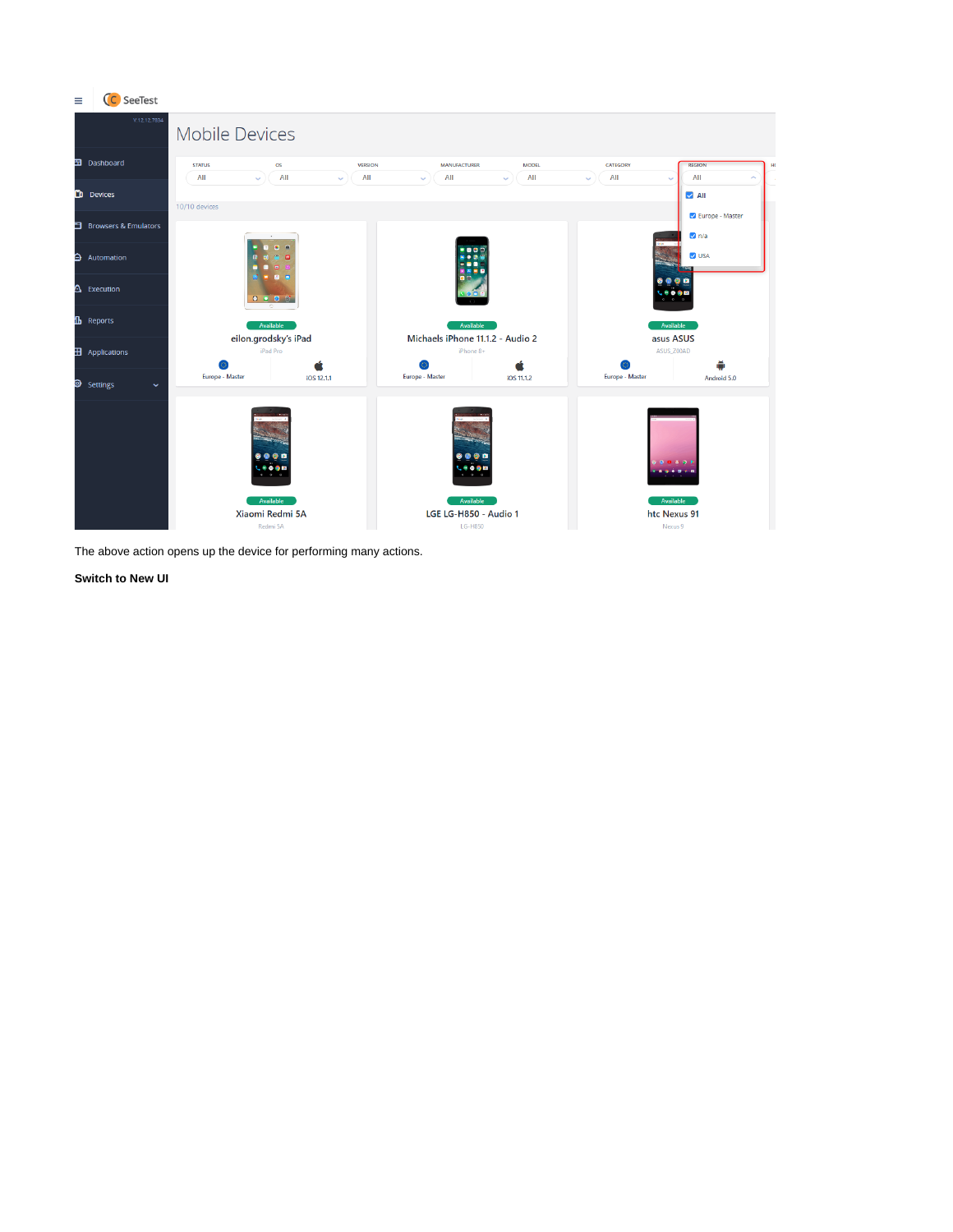

Click the 'New Look' button to switch to the new UI.

For more information see: [Mobile Studio - Switch from Manual Testing tool](https://docs.experitest.com/display/LT/Mobile+Studio+-+Switch+from+Manual+Testing+tool)

Explore the guide pages below to learn how to make the best of your manual testing:

- [Mobile Studio Switch from Manual Testing tool](https://docs.experitest.com/display/LT/Mobile+Studio+-+Switch+from+Manual+Testing+tool)
- [Mobile Studio Manual Testing](https://docs.experitest.com/display/LT/Mobile+Studio+-+Manual+Testing)
- [Mobile Studio Reporting](https://docs.experitest.com/display/LT/Mobile+Studio+-+Reporting)
- [Mobile Studio Reserving a Device for Later Use](https://docs.experitest.com/display/LT/Mobile+Studio+-+Reserving+a+Device+for+Later+Use)
- [Mobile Studio Extend Session](https://docs.experitest.com/display/LT/Mobile+Studio+-+Extend+Session)
- [Mobile Studio Controlling The Device](https://docs.experitest.com/display/LT/Mobile+Studio+-+Controlling+The+Device)
- [Mobile Studio Application Manager](https://docs.experitest.com/display/LT/Mobile+Studio+-+Application+Manager)
- [Mobile Studio Console](https://docs.experitest.com/display/LT/Mobile+Studio+-+Console)
- [Mobile Studio Manual Mobile App Testing](https://docs.experitest.com/display/LT/Mobile+Studio+-+Manual+Mobile+App+Testing)